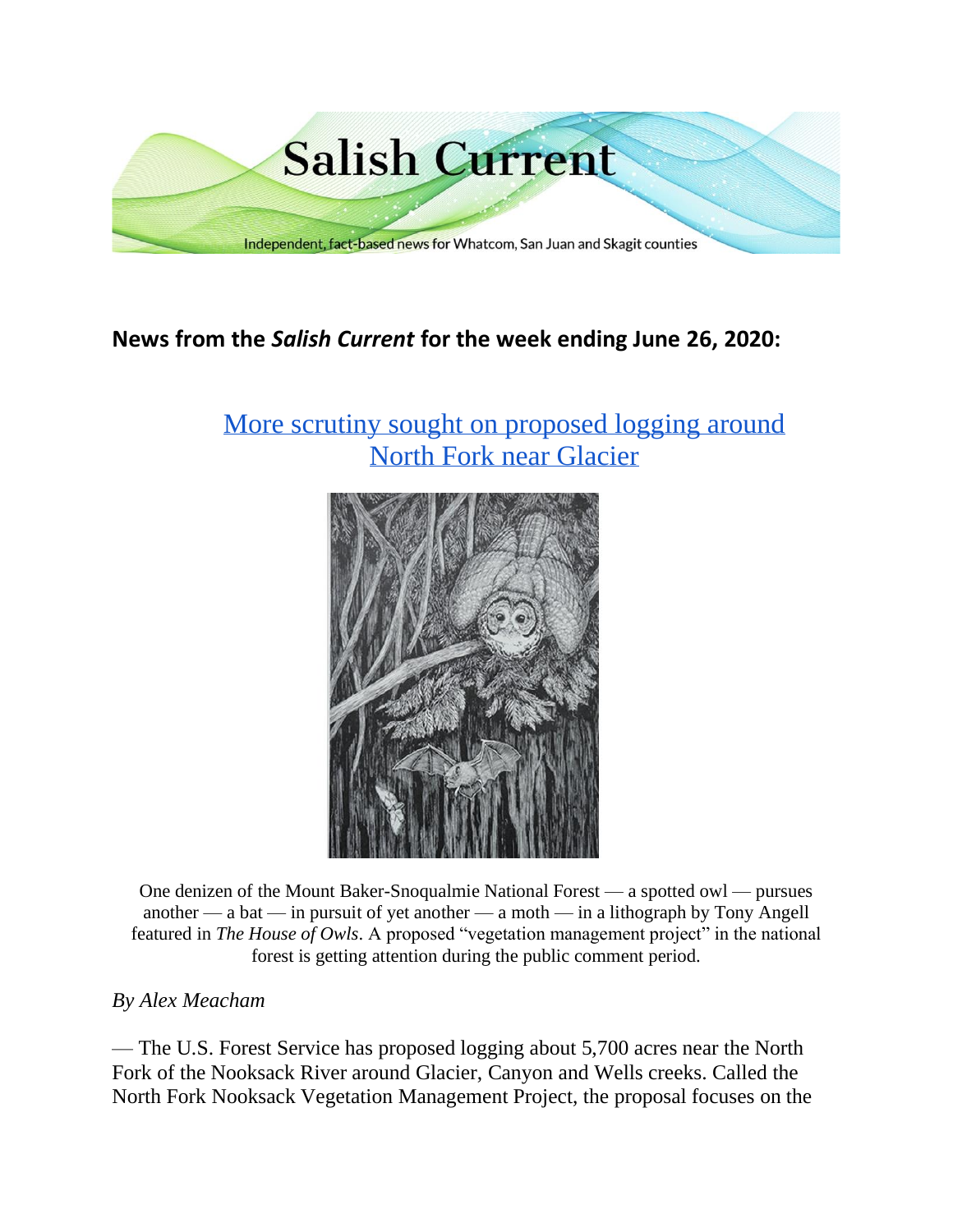timber harvest part of the Forest Service's multiuse mandate. That puts it at odds with the priorities of some conservation groups, and it is being met with requests for further evaluation and for revisions to minimize impact on forests and rivers in the area.

RE Sources for Sustainable Communities and the North Cascades Conservation Council (N3C) are requesting an Environmental Impact Assessment — a more indepth study than the Environmental Assessment that is already part of the project plan.

The Forest Service is accepting public comment on the proposal through July 2. (Read [more here.\)](https://salish-current.org/2020/06/26/more-scrutiny-sought-on-proposed-logging-around-north-fork-near-glacier/)

# Government for the people: use of force, a new Bellingham park, shellfish advisory board, South Fork Park Trail engage

\*

**Police Use of Force presentation.** Bellingham Mayor Seth Fleetwood and the Bellingham city council will schedule "listening sessions" in July to hear citizen concerns about policing policies and actions. At its June 22 meeting, council members heard from the Bellingham Police Department on its [Use of Force](https://meetings.cob.org/Documents/ViewDocument/Attachment%20-%20POLICY%20300%20USE%20OF%20FORCE%20-%20AB_%2022677.pdf?meetingId=2265&documentType=Agenda&itemId=14951&publishId=16127&isSection=false)  [Policy](https://meetings.cob.org/Documents/ViewDocument/Attachment%20-%20POLICY%20300%20USE%20OF%20FORCE%20-%20AB_%2022677.pdf?meetingId=2265&documentType=Agenda&itemId=14951&publishId=16127&isSection=false) and were treated to a [PowerPoint presentation.](https://meetings.cob.org/Documents/ViewDocument/Attachment%20-%20USE%20OF%20FORCE%20POWERPOINT%20-%20AB_%2022677.pdf?meetingId=2265&documentType=Agenda&itemId=14951&publishId=16128&isSection=false)

**Proposed neighborhood park.** The Bellingham City Council approved a resolution on June 22 to apply for \$1 million grant from the state Wildlife and Recreation Program to develop a [neighborhood park](https://meetings.cob.org/Documents/ViewDocument/Staff%20Memo%20for%20AB%2022673.pdf?meetingId=2265&documentType=Agenda&itemId=14947&publishId=16114&isSection=false) near the former Bakerview Nursery site. The 29-acre site along East Mount Baker Road was purchased in April this year for \$2.3 million, and the purchase was approved by the state for retroactive funding.

**Shellfish Protection District.** The Whatcom County Council on June 16 unanimously approved an ordinance removing the two-term limit for members of the Portage Bay and Drayton Harbor Shellfish Protection District Advisory Committees due to the difficulty of finding applicants to serve on the committees. Whatcom County Code [16.20](https://whatcom.legistar.com/View.ashx?M=F&ID=8175502&GUID=1121C98E-6983-4F14-A233-841C01949EFE)

**South Fork Park Trail.** The Whatcom County Council on June 16 approved by a 6-1 vote to make an application and to enter into a grant agreement with the Washington State Recreation and Conservation Office for [South Fork Park trail](https://whatcom.legistar.com/View.ashx?M=F&ID=8602731&GUID=0E89D526-CE77-435A-A666-0913EEE8261E)  [development.](https://whatcom.legistar.com/View.ashx?M=F&ID=8602731&GUID=0E89D526-CE77-435A-A666-0913EEE8261E) Councilmember Elenbaas voted nay.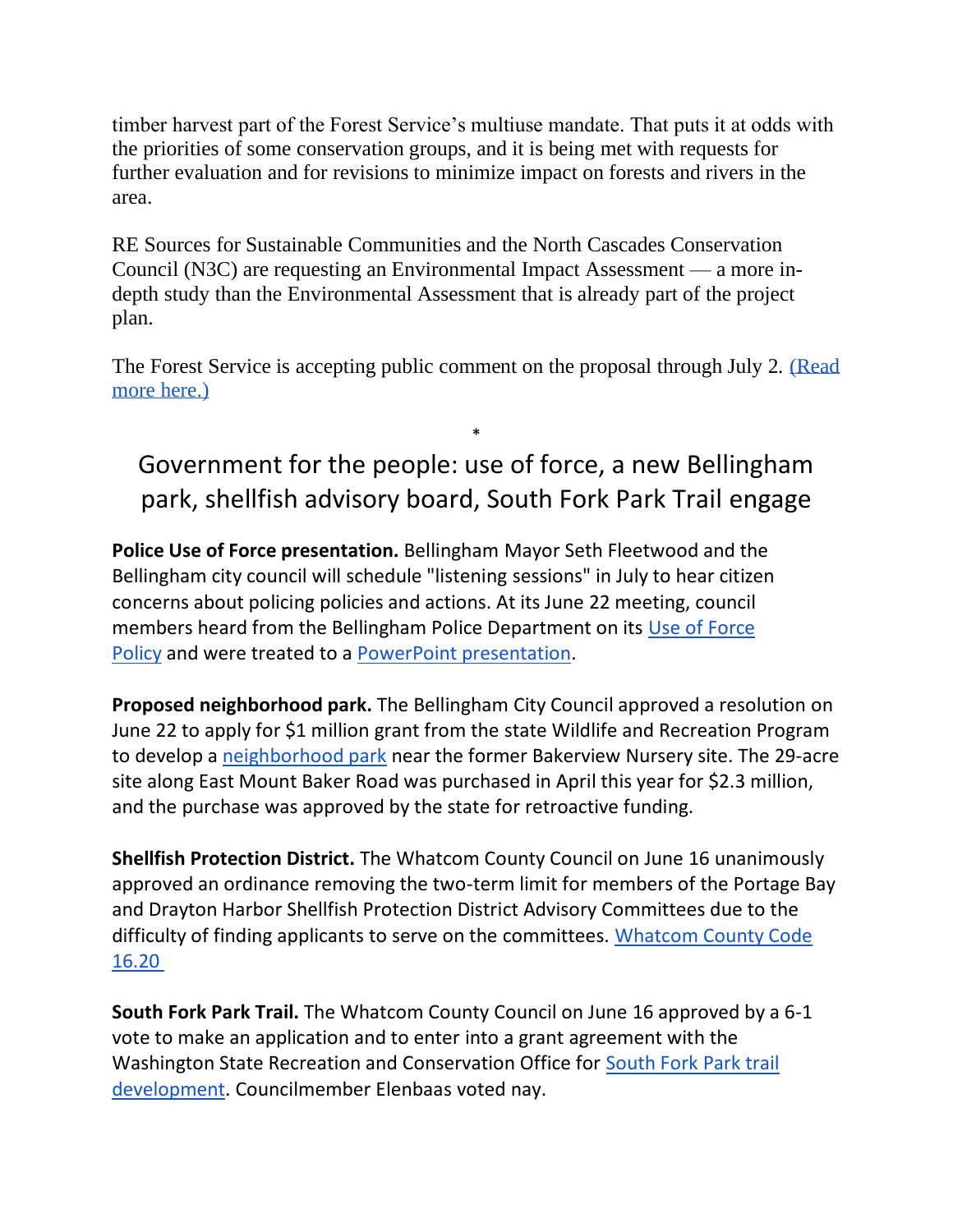**Next scheduled meetings** are: Bellingham City Council, 7/6, 7 PM; Whatcom County Council, 7/7, 7 PM; Port of Bellingham, 7/14, 4 PM; Bellingham Planning Commission, 7/16, 7 PM.

Salish Current *affirms its commitment to work for truth, justice, equality and healing for all people. #SayTheirNames #BlackLivesMatter #NoJusticeNoPeace*

\* \* \*

News from around the region...

# **Health & Safety**

- Three new cases in San Juan County of COVID-19, two on San Juan Island and one on Lopez, were reported last week, breaking a string of six weeks without a new case. [\(San Juan Journal\)](https://www.sanjuanjournal.com/news/three-new-cases-of-covid-19-in-the-county/) The county, however, is requesting moving to a modified Phase 3 status. [\(San Juan Health Dept/San Juan](https://www.sanjuanjournal.com/news/county-to-request-moving-to-modified-phase-three/)  [Journal\)](https://www.sanjuanjournal.com/news/county-to-request-moving-to-modified-phase-three/)
- Whatcom County's rise in COVID-19 cases in the Ferndale, Lynden and Blaine areas stymied its application this week for Phase 3 status, and it will need no new cases until July 2 to meet the requirement. [\(Bellingham Herald\)](https://www.bellinghamherald.com/news/coronavirus/article243751422.html)
- Skagit County's increase in COVID-19 cases might not qualify it to apply for Phase 3 status by Friday, according to Director of Public Health Jennifer Johnson. [\(Skagit Valley Herald/paywall\)](https://www.goskagit.com/news/skagit-county-unlikely-to-be-ready-for-phase-3/article_5931ad6e-c7cb-5251-8b64-412372dc01e6.html)

## **Education**

• The \$9 billion drop in state tax revenue will affect the approximately 360,000 people who attend the state's community and technical colleges -- we just don't know by how much. [\(KNKX\)](https://www.knkx.org/post/washingtons-community-and-technical-colleges-brace-big-budget-cuts)

### **Government**

• Whatcom County employees face unpaid furlough time this summer as country revenues tank from virus economy. [\(Bellingham Herald\)](https://www.bellinghamherald.com/news/local/article243794832.html)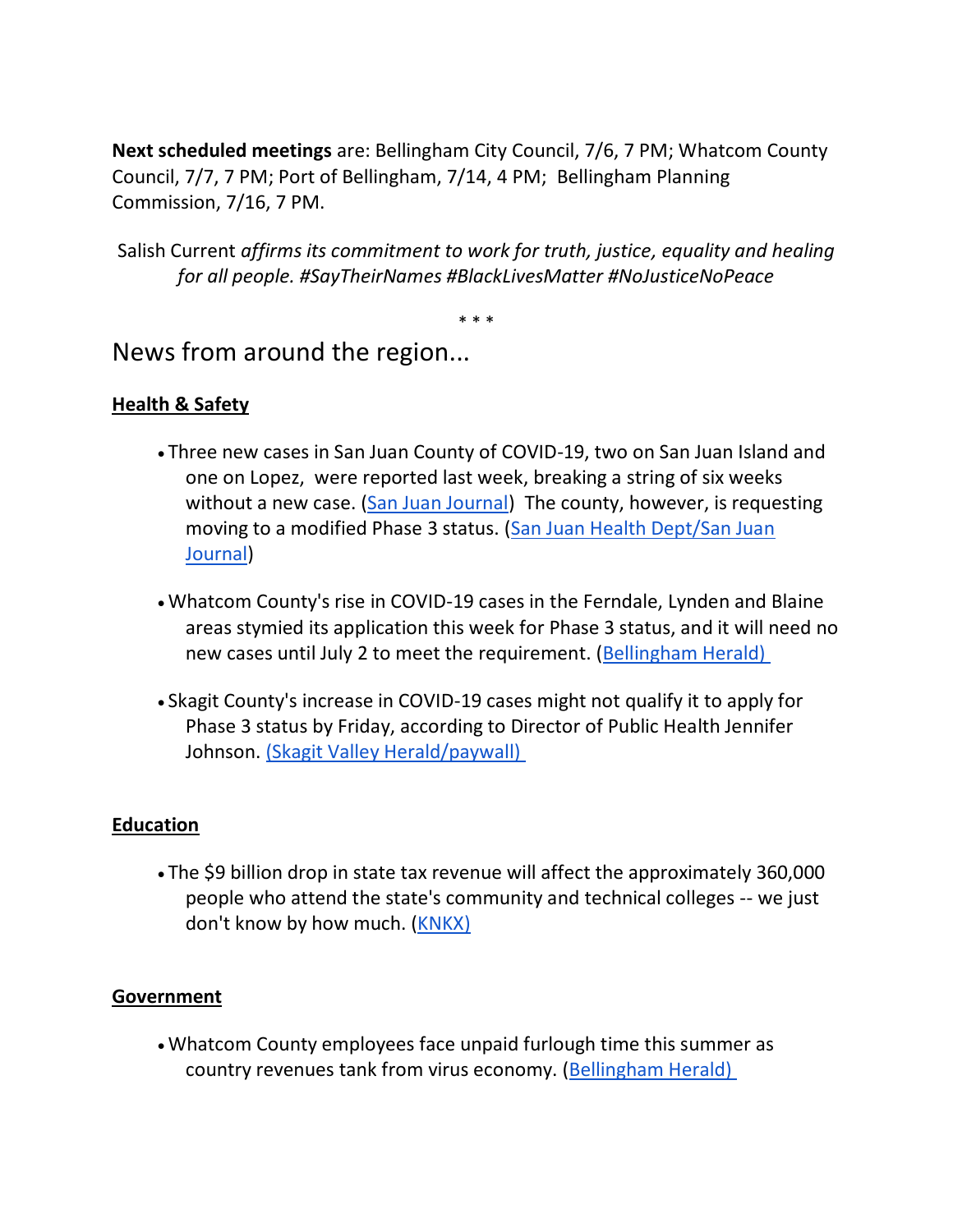- Mount Vernon finance director was cautiously pleased that city sales tax revenues 11%, not projected 30%, less than April 2019. [\(Skagit Valley](https://www.goskagit.com/news/local_news/mount-vernon-sales-tax-revenue-beats-projections/article_545a3871-47e9-5535-848c-8ba58169d23d.html)  [Herald/paywall\)](https://www.goskagit.com/news/local_news/mount-vernon-sales-tax-revenue-beats-projections/article_545a3871-47e9-5535-848c-8ba58169d23d.html)
- The Anacortes City Council has reduced the city's 2020 budget by \$1.66 million in response to projected budget shortfalls in light of the COVID-19 pandemic. [\(Anacortes American/paywall\)](https://www.goskagit.com/anacortes/coronavirus/city-amends-2020-budget/article_9f6de738-b595-11ea-8a86-4777a2df3d24.html)
- Bellingham City Council members say they are committed to criminal-justice reforms and its police department says it is already reducing harm caused by police use of force. [\(Bellingham Herald\)](https://www.bellinghamherald.com/news/local/article243721617.html?)
- The San Juan County council is considering a social justice resolution that includes prohibiting all carotid control holds as well as increasing transparency and accountability be including the city manager and a council member to its police department's Force Review Board. [\(Orcas Issues\)](https://orcasissues.com/county-council-considers-resolution-addressing-use-of-force-policies-and-social-justice/)
- Whatcom County prosecuting attorney Eric Richey is among 24 people appointed by Governor Jay Inslee to a task force making recommendations on policing. [\(Bellingham Herald\)](https://www.bellinghamherald.com/news/local/article243725617.html)
- The Blaine City Council designated June 19 as "Juneteenth Independence Day" in recognition of the day in 1865 that slaves were declared free in Texas and that the Civil War had ended. [\(The Northern Light\)](https://www.thenorthernlight.com/stories/blaine-city-council-recognizes-juneteenth-independence-day,10837?)

### **Nature**

- Americold Logistics of Lynden was fined \$41,000 by the Environmental Protection Agency for discharging pollutants into Fishtrap Creek which flows into the Nooksack river. [\(Bellingham Herald\)](https://www.bellinghamherald.com/news/local/article243775072.html)
- A poster with pictures of Asian giant hornets was found northeast of Bellingham warning that the "murder hornets" leave "piles of dead bees or people, most of them headless." [\(KGMI\)](https://kgmi.com/news/007700-fake-asian-giant-hornet-posters-found-around-bellingham/)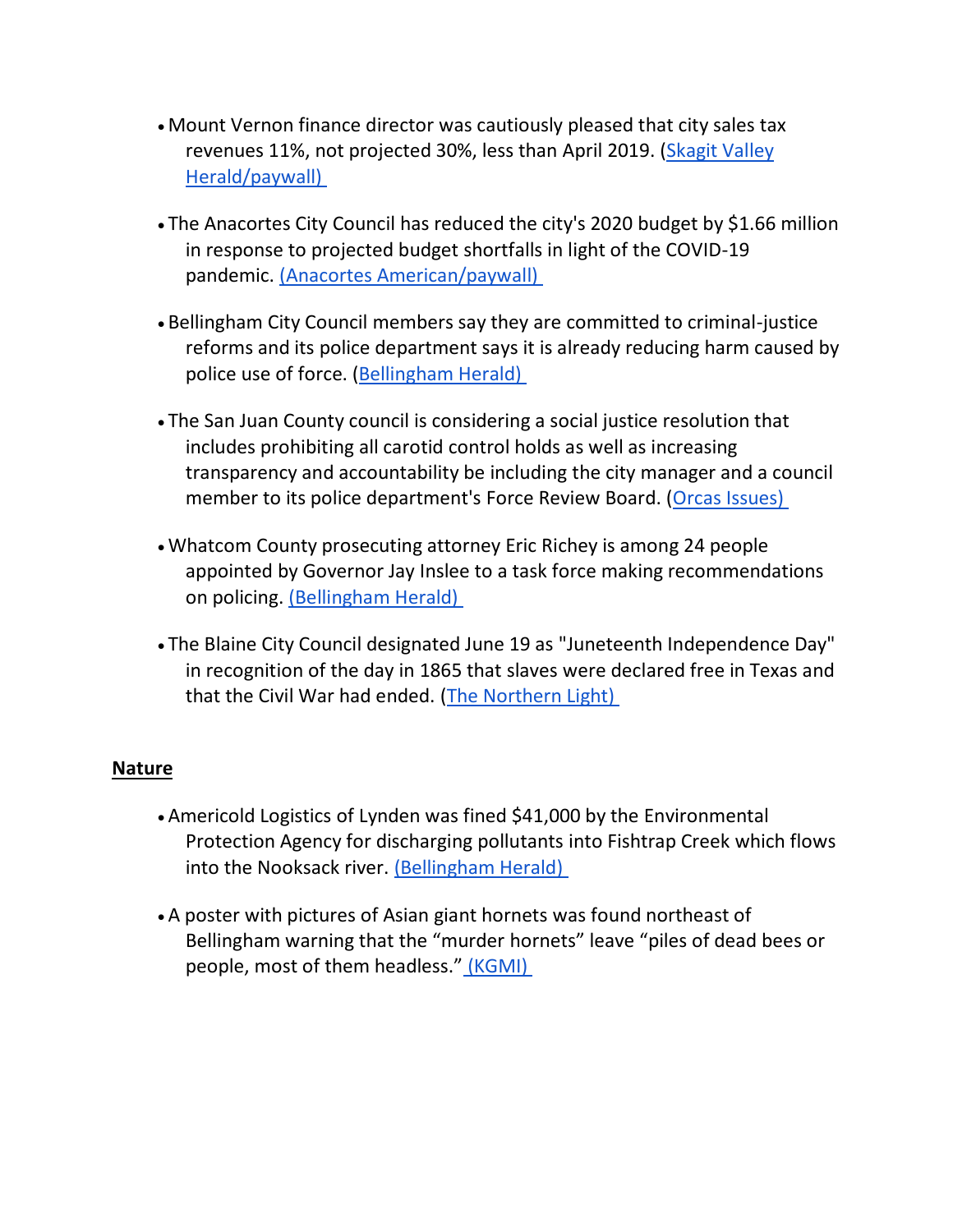#### **Business**

- Most of Intalco's 720 employees in Ferndale will be laid off by mid-summer with far-reaching effects on Whatcom County. Meanwhile, communities downwind of Intalco's smokestacks could catch a break from a legacy of pollution. [\(The Planet\)](https://theplanetmagazine.net/helter-smelter-412ed269a5b5)
- Fully reopening the U.S.-Canadian border is going to take time, and it will be even longer before cross-border shopping and visits recover, according to panelists at a Western Washington University presentation last week. [\(Bellingham Herald\)](https://www.bellinghamherald.com/news/rebuild/article243666227.html)
- Survey shows how impacts from COVID-19 affect the Lummi Nation and Whatcom County fishing industry. [\(Port of Bellingam/Whatcom Talk\)](https://www.whatcomtalk.com/2020/06/22/new-report-reviews-survey-results-and-interviews-on-the-economic-impacts-of-covid-19-on-the-lummi-nation-and-whatcom-county-fishing-industry/)
- •North to Alaska ferry passengers have to show proof of having tested negative for COVID-19 -- and take another test 7-14 days after arrival. [\(Bellingham](https://www.bellinghamherald.com/news/local/article243718677.html)  [Herald\)](https://www.bellinghamherald.com/news/local/article243718677.html)

#### **Community**

- All In Washington raised \$45 million to support workers and families having a hard time during the pandemic, and the Whatcom Community Foundation received \$170,000 for local help. [\(Bellingham Herald\)](https://www.bellinghamherald.com/news/local/article243781517.html)
- Whatcom Transportation Authority seeks to measure how willing riders are to use public transit during the time of virus and what safety measures are important with an [online survey.](https://www.surveymonkey.com/r/7PP3YPP) [\(My Ferndale News\)](https://myferndalenews.com/wta-seeks-bus-rider-community-input-on-service-use-during-covid-19-pandemic_104478/)
- Craig Chambers is the new director of United Way of Skagit County, replacing the retiring Debra Lancaster. [\(Skagit Valley Herald/paywall\)](https://www.goskagit.com/news/local_news/united-way-of-skagit-county-names-new-director/article_30767219-725c-574a-984f-a34198d59972.html)
- Merry-Ann Keane, chief administrative officer for PeaceHealth Peace Island Medical Center, has resigned and will leave her position on July 17. (San [Juan Update\)](https://sanjuanupdate.com/2020/06/merry-ann-keane-to-leave-peacehealth/)
- Homeless residents on Orcas Island were able to shelter in place recently through the coordinated efforts of island organizations, businesses and property owners. [\(Islands Sounder\)](https://www.islandssounder.com/news/how-orcas-has-helped-the-homeless-shelter-in-place/)